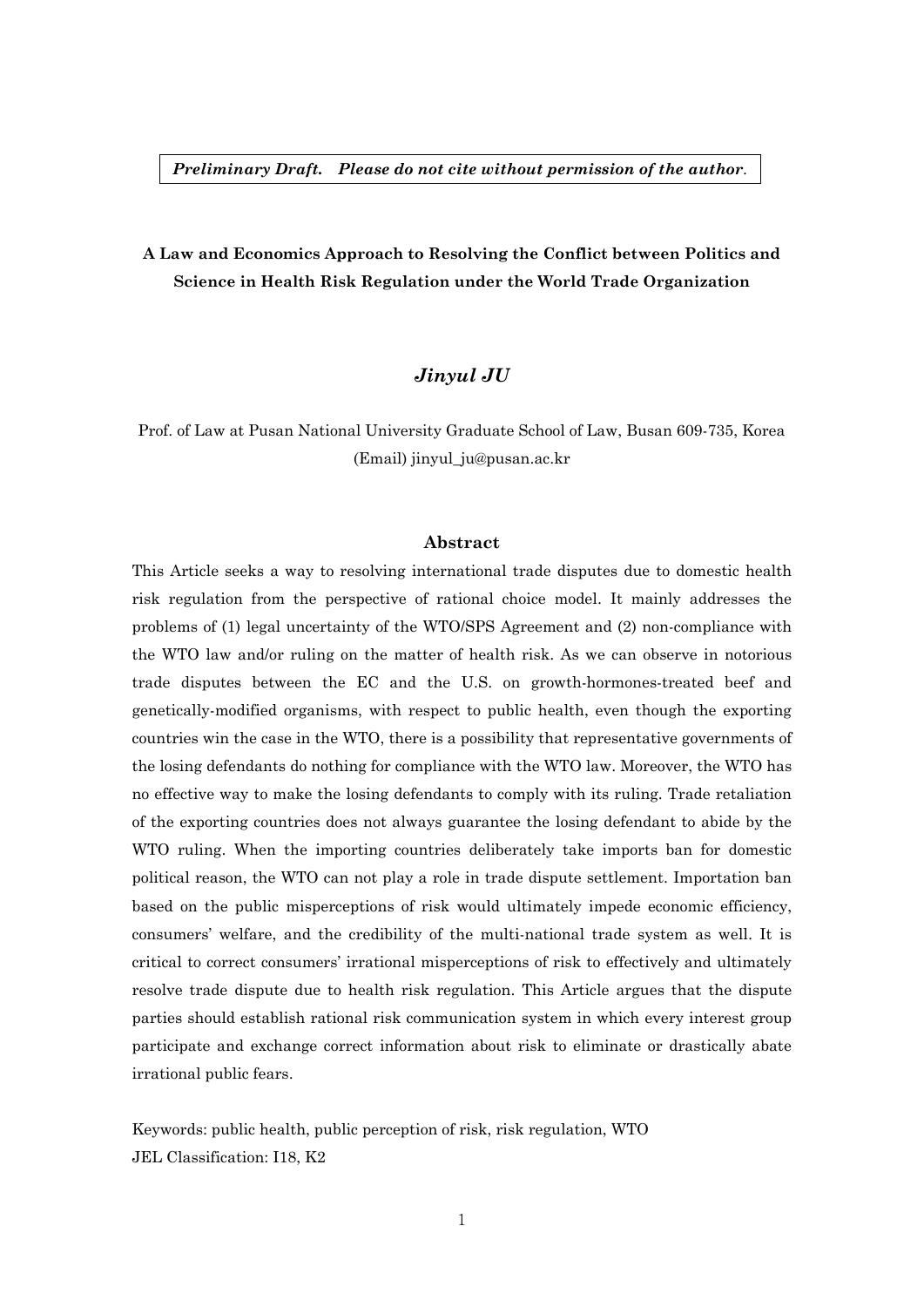# **<Table of Contents>**

| A. Problem of WTO Jurisprudence on Health Risk Regulation: Legal Uncertainty 7 |
|--------------------------------------------------------------------------------|
|                                                                                |
|                                                                                |
|                                                                                |
| B. Eliminating Misperceptions of Risk through Risk Communication 13            |
|                                                                                |
| $\langle REFERENCE > 15$                                                       |

# **I. Introduction**

There can be little doubt that sovereign states have the right to regulate "risk"1 concerning human life or health to protect their own citizens. However, when health risk regulation has adverse effect on international trade, the regulation can be challenged by the exporting countries under the World Trade Organization ("WTO") law, especially the WTO Agreement on the Application of Sanitary and Phytosanitary Measures ("SPS Agreement"). Above all, the SPS Agreement requires the WTO member countries to implement their own health risk regulation based on scientific risk assessment.2 It would be illegal when a member state

<sup>&</sup>lt;sup>1</sup> Although the ordinary meaning of risk can be defined as possibility of suffering harm or loss, the word "risk" in "risk regulation" can be defined and categorized in different ways for different purposes. For the purpose of this paper, risk is simply categorized into (1) scientifically-identifiable risk and (2) phantom risk. In contrast to "phantom" risk, risks which can be measured by available scientific knowledge can be categorized into "scientifically-identifiable" risk. 2 *Cf*. Article 2.2 of the SPS Agreement: "Members shall ensure that any sanitary or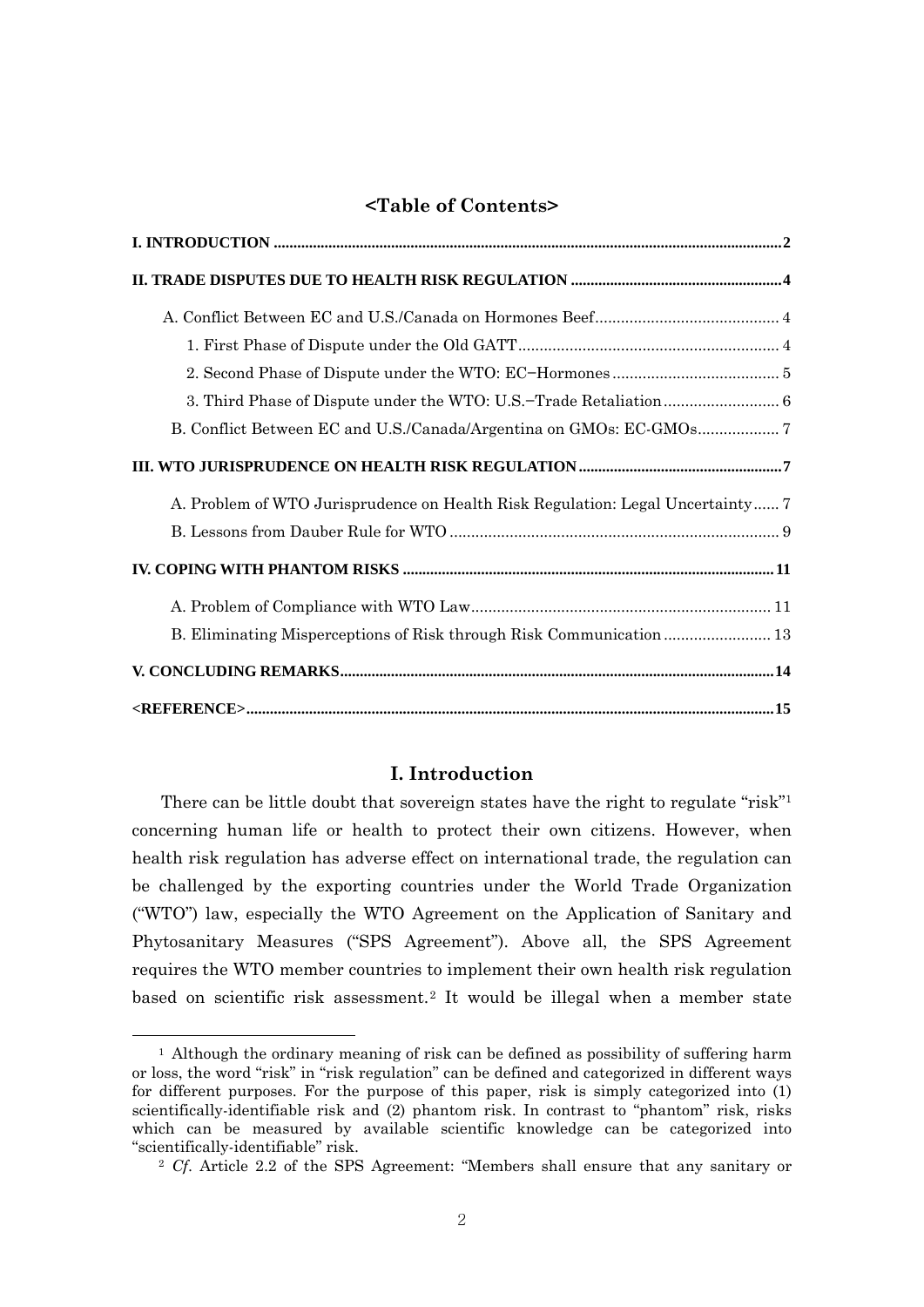restricts import of a certain product from others without scientific evidence of risk.

On the other hand, consumers sometimes may have irrational3 fears about some kind of risks which cannot be proven by available scientific knowledge. For the purpose of this article, the terms *the public (or consumers) misperceptions of risk* and *phantom risk* 4 will be used interchangeably. In the context of international trade, as both of (1) almost 25-year long trade disputes between the European Communities ("EC") and the United States ("U.S.")/Canada on growthhormones-treated beef ("hormones beef")<sup>5</sup> and (2) trade conflict between the EC

 $\overline{a}$ 

In 1994, professor Wirth pointed out "[t]he emphasis on science-based trade disciplines…raises new challegens for national public health regulatory authorities, for the international trade regime, and especially for the trade agreement dispute settlement process." *See* David A. Wirth, "Role of Science in the Uruguay Round and NAFTA Trade Disciplines," 27 *Cornell Intl L. J*. 817 (1994), at 858.

For various legal scholarship on the role of science in the WTO law, *see* Jeffery Atik & David A. Wirth, "Science and International Trade−Third Generation Scholarship," 26 *B.C. Int''l & Comp. L. Rev. 171* (2003).

3 For the purpose of this article, "irrational" means lacking correct information. 4 *Cf*. Peter W. Huber, "Coping with Phantom Risks in the Courts," Based on a presentation at an October 1994 conference in Concord, NH. Jennifer A. Kispert & Adam C. Solomon, available at <www.piercelaw.edu/risk/vol6 /spring/huber.htm> (" "Phantom risk" is a terribly value laden term. In contrast to risks that get nailed down, e.g. smoking and thalidomide, it describes risks that tend to hover indefinitely in the background and never seem to crystallize. Phantom risks tend to arouse suspicion, but the carcass is never found.").

The details of many interesting legal issues concerning phantom risk in the context of the U.S. laws are given in Kenneth R. Foster et al.(ed.), *Phantom Risk: Scientific Inference and the Law* (The MIT Press, 1993).

5 With respect to the U.S., there are four decisions of the WTO panels and the Appellate Body on hormones beef: Panel Report, *EC–Measures Concerning Meat and Meat Products (Hormones)*, WT/DS26/R/USA (18 August 1997) ["EC–Hormones"]; *Appellate Body Report, EC–Measures Concerning Meat and Meat Products (Hormones)*, WT/DS26/AB/R, WT/DS48/AB/R (5 January 1998) ["EC–Hormones"]; Panel Report, *United States– Continued Suspension of Obligations in the EC–Hormones Dispute*, WT/DS20/R (31 March 2008) ["U.S. –Trade Retaliation"]; and Appellate Body Report, *United States–Continued Suspension of Obligations in the EC–Hormones Dispute*, WT/DS320/AB/R(16 October 2008) ["U.S.–Trade Retaliation"]. These cases are notorious for their complex issues about the limit of the right of the WTO member countries to regulate health risks.

A commentator said that "the beef hormones dispute between the United States and the European Union may seem to exemplify how the SPS provisions rob democratic communities of sovereign regulatory choices." *See* Robert Howse, "Democracy, Science, and Free Trade: Risk Regulation on Trial at the World Trade Organization," 98 *Mich.L.Rev*.2329 (2000), at 2330.

phytosanitary measure is applied only to the extent necessary to protect human. . .life or health, is based on *scientific principles* and is not maintained without *sufficient scientific evidence*…" (emphasis added).

Article 5.1 of the SPS Agreement: "Members shall ensure that their sanitary or phytosanitary measures are based on *an assessment*, as appropriate to the circumstances, *of the risks* to human. . .life or health, taking into account *risk assessment* techniques developed by the relevant international organizations." (emphasis added).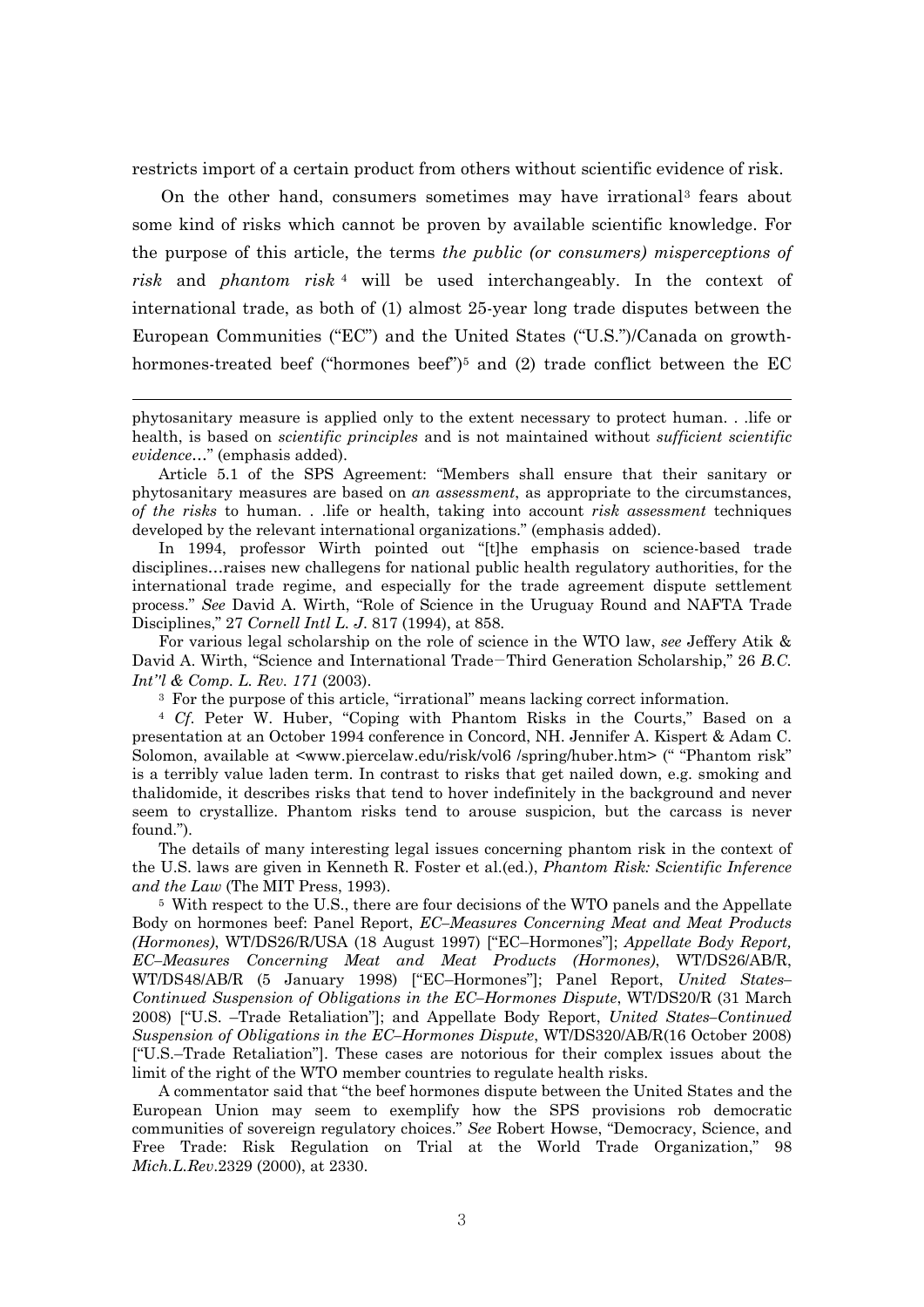and the U.S./Canada/Argentina on genetically-modified organisms ("GMOs")<sup>6</sup> demonstrates, phantom risk can give rise to serious trade conflicts which can hardly be settled by the WTO.<sup>7</sup> In addition, phantom risk can undermine the credibility of multilateral trade system.

Part II of this article briefly introduces the WTO cases on health risk regulations. Part III discusses the problem of legal uncertainty of the WTO jurisprudence on the SPS Agreement. Part IV examines the problem of noncompliance of the losing defendant with the WTO rules on health risk regulation from the perspective of rational choice model. Finally, Part V concludes that the dispute parities should correct public misperceptions of risk directly through bilateral cooperation.

## **II. Trade Disputes Due to Health Risk Regulation**

#### *A. Conflict Between EC and U.S./Canada on Hormones Beef*

Trade disputes between the EC and the U.S./Canada on hormones beef consists of three phases: (1) first phase of dispute under the old General Agreement of Trade and Tariffs ("GATT") during 1980s; (2) second phase of dispute under the WTO during 1990s; and (3) third phase of dispute under the WTO during 2000s.

## *1. First Phase of Dispute under the Old GATT*

 $\overline{a}$ 

The origin of the *Hormones beef* conflict between the EC and the U.S. go back to the 1980s. In 1985, the EC issued the hormones risk regulation which prohibits the use of six hormones (*Oestradiol 17β*, *Testosterone*, *Progesterone*, *Zeranlon*, *Trenbolone*, and *Melengestrol Acetate*) in cattle, on the ground that the hormones may cause a significant risk to human health.<sup>8</sup> The U.S. contested that the  $ECs$ ban on hormones beef is not supported by valid scientific evidence. Although the U.S. tried to negotiate with the EC to resolve the problem under the old GATT

<sup>6</sup> Panel Report, *EC–Measures Affecting the Approval and Marketing of Biotech Products*, WT/DS291/R, WT/DS292/R, WT/DS293/R (29 September 2006) ["EC–GMOs"]. Like *EC– Hormones*, *EC–GMOs* is also notorious for both its complexity and over one thousand pages long.

<sup>7</sup> *See, e.g.,* Andrew T. Guzman, "Food Fears: Health and Safety at the WTO," 45 *Va. J. Int'l L.* 1 (2005), at 38 ("The WTO's existing jurisprudence handles the clash between international regulation and domestic authority pooly.").

<sup>8</sup> *Council Directive 85/649/EEC of 31 December 1985 prohibiting the use in livestock farming of certain substances having a hormonal action*.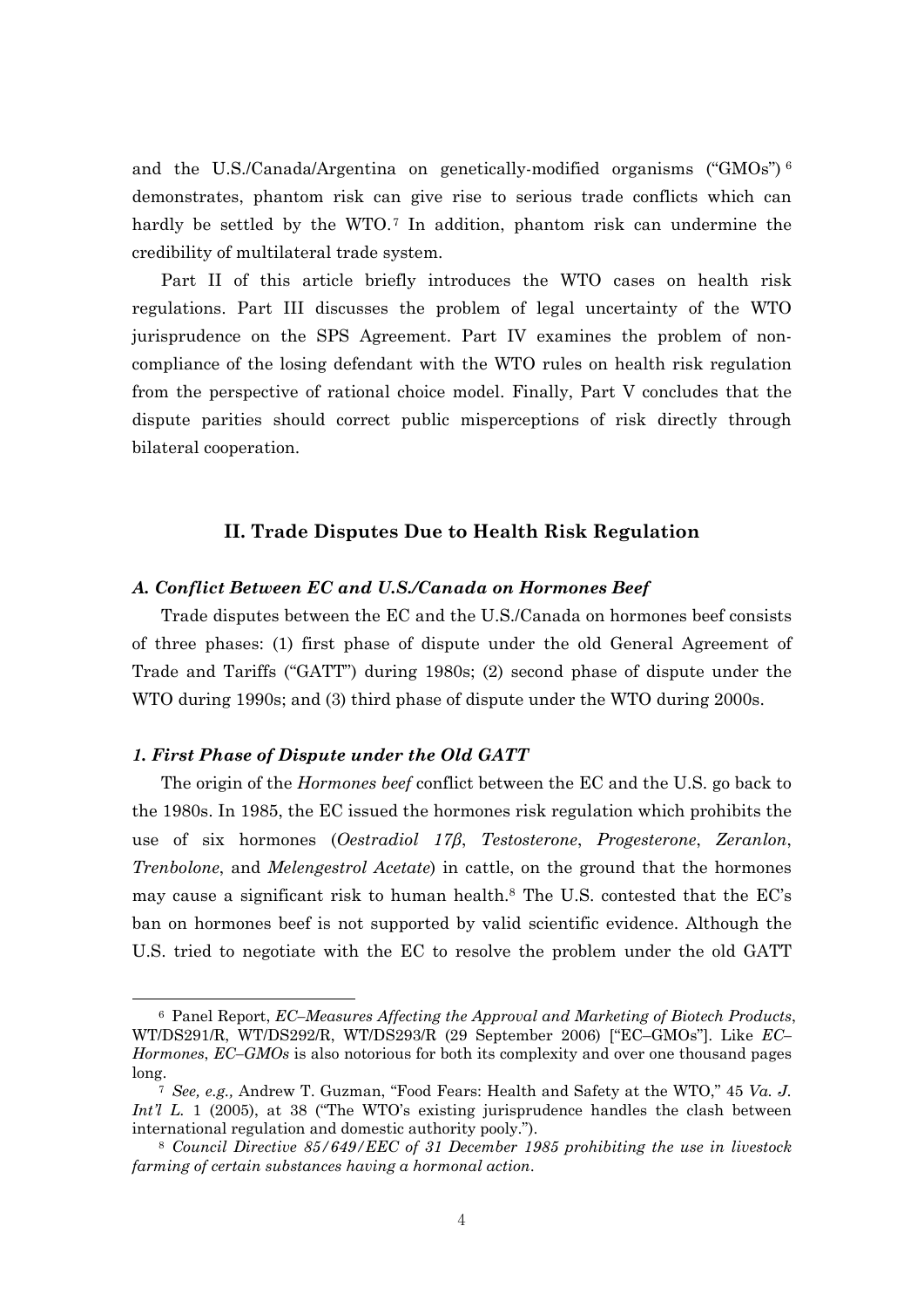regime, it failed.9 At last, the U.S. imposed unilateral trade retaliation, 100% duties on one hundred million dollars of imports from the EC.10 Now then the EC filed a complaint against the U.S. retaliation before the old GATT. The U.S., however, blocked the establishment of a GATT panel.<sup>11</sup> In this context, a commentator said "[T]he dispute over hormone additives was one of the prime examples of the weakness of dispute resolution mechanism in the GATT, which led to the establishment of the much more disciplined system created by the Uruguay Round."12

#### *2. Second Phase of Dispute under the WTO: EC−Hormones*

In 1996, one year after the establishment of the WTO, the EC reissued its directive (Council Directive 96/22/EC of 29 April 1996) prohibiting import of hormones beef. Right after the EC's measure, the U.S. and Canada filed a complaint against the EC before the WTO DSB. In 1996, the panel in *EC*-*Hormones* concluded that the EC's measures are not consistent with the SPS Agreement.13 Right after the panel's decision, the EC appealed to the Appellate Body of the WTO. In 1998, the Appellate Body dismissed the EC's appeal against the panel's decision on the ground that: "[The studies submitted by the respondent] constitute general studies which do indeed show the existence of a general risk of cancer; but they do not focus on and do not address the particular kind of risk here at stake. . . . .as is required by. . . . .the SPS Agreement".14 The Appellate Body also denied the EC's argument that the SPS Agreement should be interpreted in the light of the precautionary principle.15 Although the EC lost the case in the WTO, it did not lift the import ban.

In 1999, the WTO Dispute Settlement Body ("DSB") authorized the U.S. and

 $\overline{\phantom{a}}$ 

<sup>9</sup> *See* Holly Hammonds, "A U.S. Perspective on the EC Hormones Directive," 11 *Mich.J.Int*'*l L* 840 (1990), at 840-41.

<sup>10</sup> *See* Andreas Lowenfeld, *International Economic Law* (Oxford University Press, 2002), at 325. 11 *See id.* 

<sup>12</sup> *Id.*<sup>13</sup> *See* Panel Report on *EC–Hormone*, para. 9.1. 14 *See* Apellate Body Report on *EC*-*Hormones*, para. 200.

<sup>15</sup> *See id*., para. 125. Though the EC argued that the precautionary principle is a customary international law, the Appellate Body did not decide whether the principle obtained the status of customary international law. *See id*., paras. 16 & 123.

The precautionary principle implies that lack of full scientific certainty is not a justification for preventing an action that might be harmful. The principle is widely reflected in international environmental agreements. *See* Julian Morris, "Defining the precautionary principle," in Julian Morris (ed.), *Rethinking Risk and Precautionary Principle* (Butterworth Heinemann, 2000), at 1-21.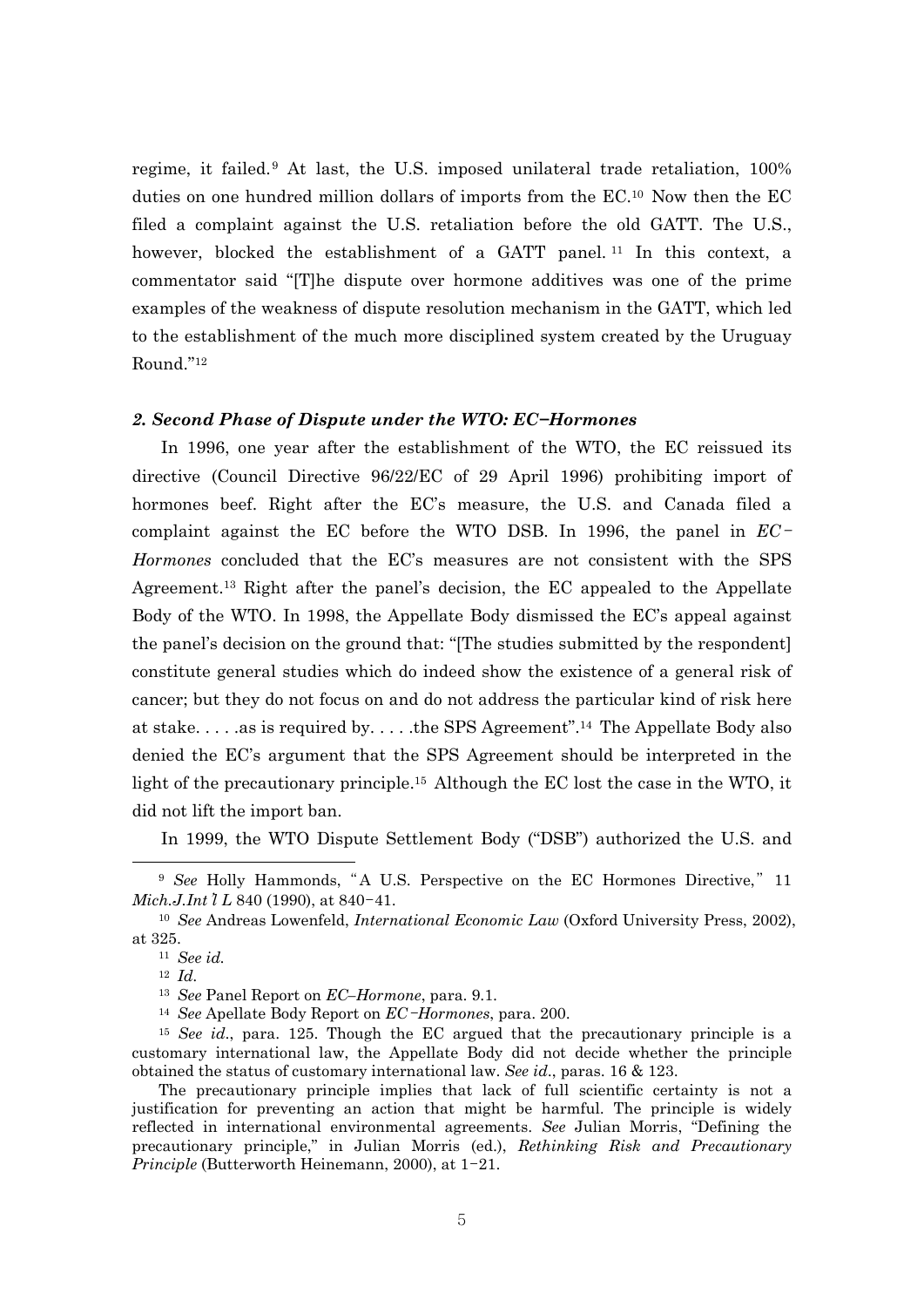Canada to impose trade retaliation against the EC if it failed to bring its risk regulation into compliance with the SPS Agreement.16

#### *3. Third Phase of Dispute under the WTO: U.S.−Trade Retaliation*

After the above-mentioned WTO's ruling, the EC commissioned 17 scientific studies to assess the risks to human health posed by the six hormones concerned in *EC*−*Hormones*.17 In 2003, the EC notified to the WTO its new regulation (Directive 2003/74/EC), and claimed that because the new regulation is fully into compliance with its WTO obligations, the U.S. should withdraw its trade retaliation.<sup>18</sup> The EC said that the new regulation was based on scientific basis for permanent prohibition of one of the six hormones, *oestradiol 17β*, and the continuation of provisional bans on the five other hormones under Article 5.7 19 of the SPS Agreement. The U.S., however, did not lift its trade sanctions on the EC on the ground that the EC's new regulation was not confirm with the SPS Agreement.20 In 2005, the EC initiated new WTO dispute settlement proceedings against the U.S., alleging that the U.S' continued trade retaliation was no longer justified under the WTO law. 21 However, in 2006, the Panel ruled that the EC's new regulation was inconsistent with the SPS Agreement.<sup>22</sup>

In 2008, the EC appealed to the Appellate Body of the WTO. The Appellate Body reversed the above mentioned panel's decision.23 However, the Appellate Body ruled that it "is unable to complete the analysis and therefore makes no findings as to the consistency or inconsistency of" the EC's new regulation with the

<sup>16</sup> *See* Decision by the Arbitrators, *EC–Measures Concerning Meat and Meat Products (Hormones), Original Complaint by the United States – Recourse to Arbitration by the European Communities under Article 22.6 of the DSU, WT/DS26/ARB (12 July, 1999)*; Decision by the Arbitrators, *EC–Measures Concerning Meat and Meat Products (Hormones), Original Complaint by Canada – Recourse to Arbitration by the European Communities under Article 22.6 of the DSU*, *WT/DS48/ARB (12 July, 1999).*

<sup>17</sup> *See* Appellate Body Report on *U.S.*-*Trade Retaliation*, para. 267.

<sup>18</sup> *See id*., para. 268.

<sup>19</sup> " In *cases where relevant scientific evidence is insufficient, a Member may provisionally adopt sanitary or phytosanitary measures* on the basis of available pertinent information, including that from the relevant international organizations as well as from sanitary or phytosanitary measures applied by other Members. . ."(emphasis added). *Cf.*  The Appellate Body in *EC–Hormones* said that the precautionary principle is reflected in the Article 5.7. *See* Apellate Body Report on *EC*-*Hormones* para. 124.

<sup>20</sup> *See* Appellate Body Report on *U.S.*-*Trade Retaliation*, para. 268.

<sup>21</sup> *See* Panel Report on *U.S.*-*Trade Retaliation*, para. 1.1

<sup>22</sup> *See* Panel Report on *U.S.*-*Trade Retaliation,* paras. 7.573, 7.578, 7.579, 7.835, and 7.836.

<sup>23</sup> *See* Appellate Body Report on *U.S.*-*Trade Retaliation*, para. 736 (c) (vi) & (d) (vi).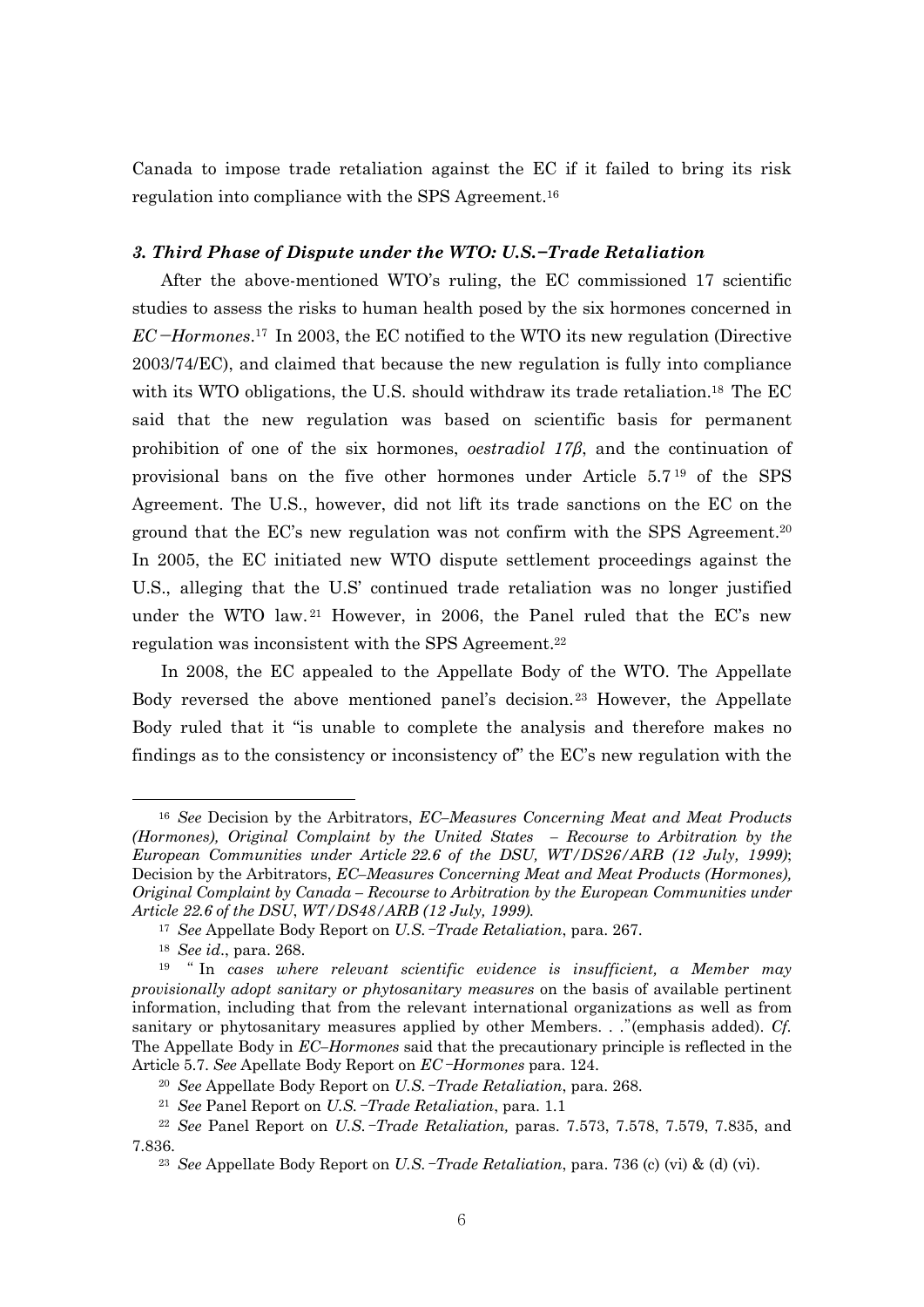SPS Agreement<sup>24</sup> and "the recommendations and rulings adopted by the DSB in  $EC$  – *Hormones* remain operative.<sup>"25</sup> Thus it is still not clear the EC's new regulation is consistent with SPS Agreement.

#### *B. Conflict Between EC and U.S./Canada/Argentina on GMOs: EC*-*GMOs*

In 1999, the EC temporarily banned import of GMOs from the U.S., Canada, and Argentina on the ground that there is scientific uncertainty concerning the safety of GMOs.<sup>26</sup> The U.S. strongly contested that the safety of GMOs is already fully proved under rigorous scientific risk assessment.<sup>27</sup> In 2003, the U.S., Canada, and Argentina filed a complaint against the EC before the WTO.

In 2006, after three years deliberation, following the jurisprudence of *EC*<sup>−</sup> *Hormones*, the Panel in *EC*-*GMOs* concluded that the EC's measures are not consistent with the SPS Agreement.28 In *EC*-*GMOs*, the panel refused the EC's argument that the SPS Agreement should be interpreted in the light of the precautionary principle. 29 The EC did not appeal to the Appellate Body. It is because the EC believed that the U.S. lost the case. It implies that there can be second−round conflict regarding compliance of the WTO ruling.

## **III. WTO Jurisprudence on Health Risk Regulation**

# *A. Problem of WTO Jurisprudence on Health Risk Regulation: Legal Uncertainty*

Although the WTO panels and Appellate Body in *EC*-*Hormones* and *EC*-*GMOs* ruled that the EC's imports ban not based on scientific evidence of risks are not inconstant with the SPS Agreement, there still exits *legal uncertainty* in determining whether a certain health risk regulation is legal under the SPS Agreement. This legal uncertainty mainly comes from that the Appellate Body in *EC*−*Hormones* (1) did not clarify the meaning of "scientific" risk assessment in the SPS Agreement, and (2) denied the distinction between risk assessment and risk

<sup>24</sup> *See id.* 

<sup>25</sup> *See id.*, para. 737.

<sup>26</sup> *See* Panel Report on *EC*-*GMOs*, paras. 4.130-4.135 & 4.152-4.154.

<sup>27</sup> *Cf.* U.S. Agency for International Development, *Fact Sheet: Food Safety Assessment for Bio-Engineered Crops in U.S. Food Aid Donation (2 December, 2002)*, available at <www.usaid.gov/press /releaseFs/2002/fs021202\_2.html>

<sup>28</sup> *See* Panel Report on *EC*-*GMOs*, paras. 8.21-8.32.

<sup>29</sup> *See* Panel Report on *EC*-*GMOs*, paras. 7.53 & 7.75.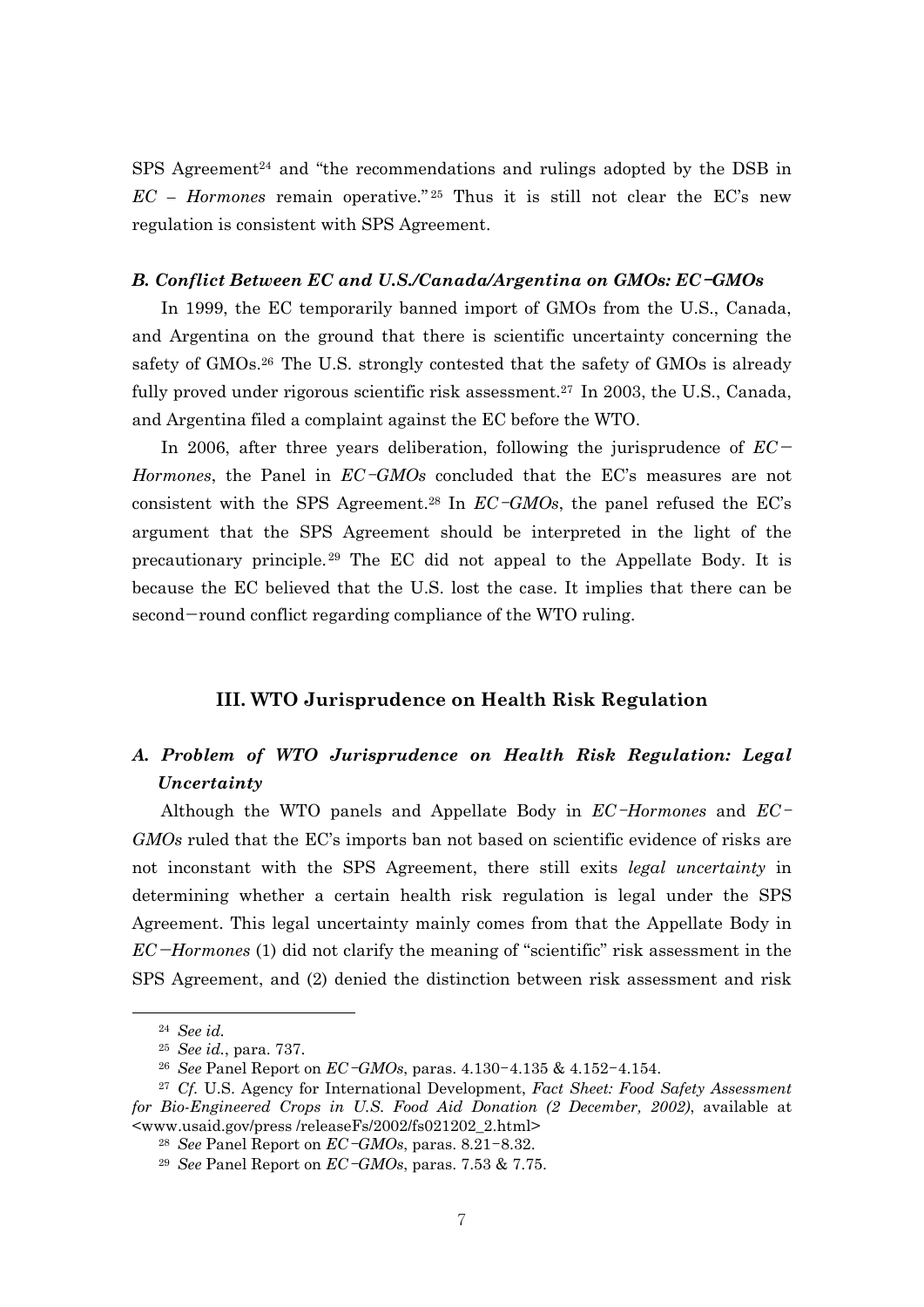management. 30 It is obvious that the more legal uncertainty, the more trade disputes will take place.

Above all, legal uncertainty regarding scientific risk assessment in the SPS Agreement would create never-ending debates on legality of health risk regulation among the WTO members.31 As the WTO recognized that its members may take imports ban based on diverse scientific opinions<sup>32</sup>, the WTO members can always argue that any health risk regulation in question is based on scientific risk assessment under the SPS Agreement. If so, it could make the requirement for scientific risk assessment of the SPS Agreement ineffective.

Prior to the Appellate Body's decision, the panel in *EC*−*Hormones* distinguished between risk assessment and risk management. The panel observed that an assessment of risk is, at least with respect to risks to human life and health, a "scientific" examination of data and factual studies.<sup>33</sup> According to the panel, risk assessment is not a "policy" exercise involving social value judgments made by political bodies.34 The panel described policy or social value judgments as "nonscientific" and as pertaining to risk management rather than to risk assessment.<sup>35</sup> The Appellate Body in *EC*−*Hormones*, however, rejected the panel's view.36 And

<sup>30</sup> *See* Appellate Body Report on *EC*-*Hormones*, para. 187.

<sup>31</sup> *See* Guzman, *supra* note 7, pp. 22-3 ("As with divergent risk preferences, if states have different in determining whether what constitute good science or how to interpret scientific evidence, a panel or the Appellate Body will have great difficulty in determining whether the defendant state is, in fact, acting out of a sincere belief that science indicates a significant health risk or is merely making claims about the science to justify its protectionist measure."); Jinyul Ju, "Trade Disputes concerning Genetically Modified Foods and Scientific Risk Assessment under the WTO Sanitary and Phyosanitory Agreement," 52 *International Trade Law* 8 (2003) (*published by Korean Ministry of Justice in Korean*), at 11.

<sup>32</sup> The Appellate Body just said that "The risk assessment could set out both the prevailing view representing the "mainstream" of scientific opinion, as well as the opinions of scientists taking a divergent view. Article 5.1 does not require that the risk assessment must necessarily embody only the view of a majority of the relevant scientific community." *See* Appellate Body Report on *EC*-*Hormones*, para. 194.

<sup>33</sup> *See* Panel Report on *EC*-*Hormones*, para. 8.94.

<sup>34</sup> *See* Panel Report on *EC*-*Hormones*, paras. 8.94 & 8.95.

<sup>35</sup> *See* Panel Report on *EC*-*Hormones*, para. 8.98.

<sup>&</sup>lt;sup>36</sup> The reasoning of the Appellate Body was that the SPS Agreement stipulates "risk" assessment" only and there is no such term as "risk management" in the Agreement. *See* Appellate Body Report on *EC*-*Hormones*, para. 181.

The Appellate Body's decision can be understood that the WTO member countries have the right to consider democratic controls even at the phase of risk assessment. *See* Robert Howse & Petros C. Mavroidis, "Europe's Evolving Regulatory Strategy for GMOs-The Issues of Consistency with WTO Law: Of Kind and Brine", 24 *Fordham Intl L.J. 317* (2000), at 335 ([A]ppellate Body…opts for a deferential posture to national regulation-by allowing WTO Members to view the factors mentioned in the list from the perspective of democratic regulation…")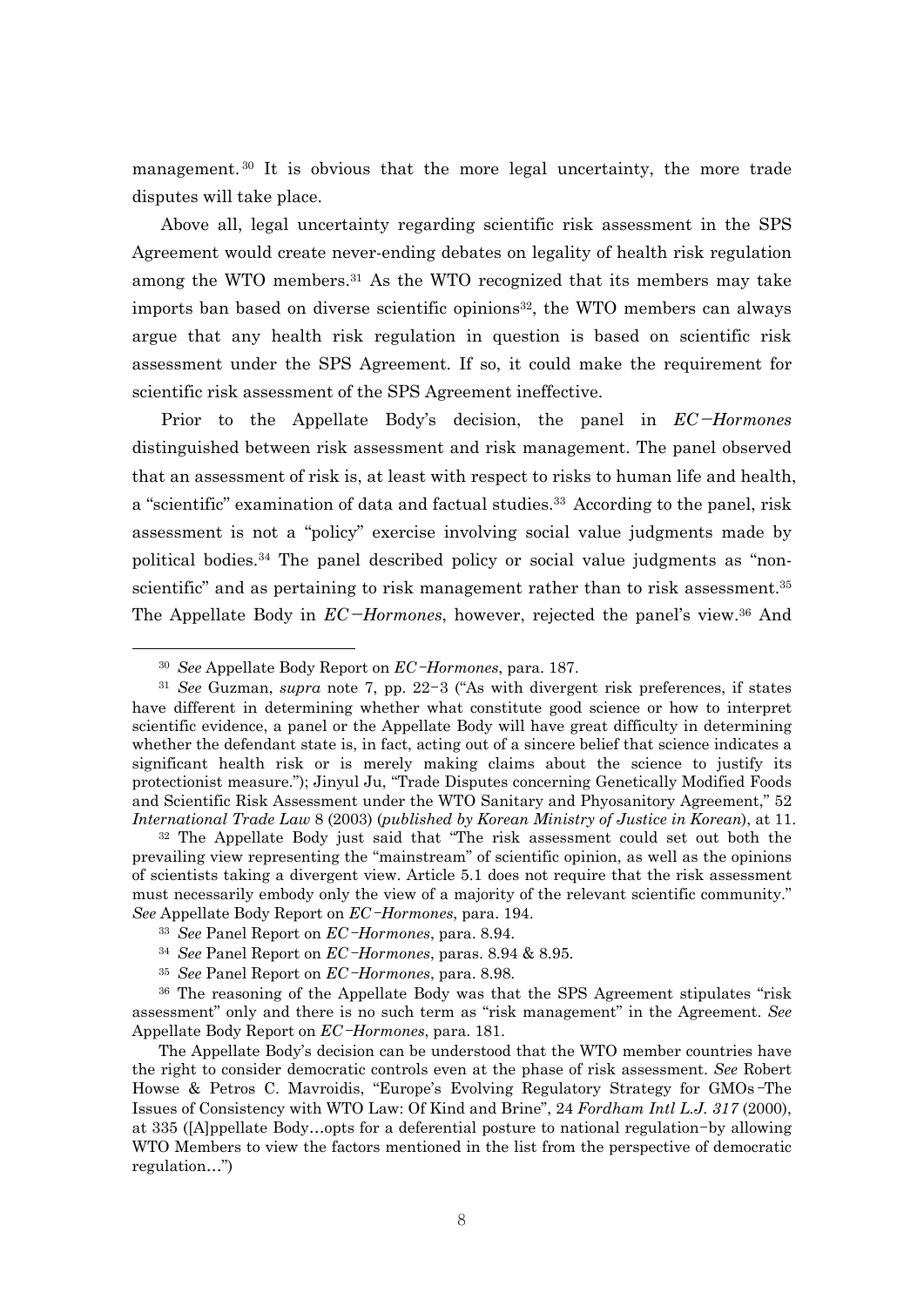the Appellate Body stressed that "[T]he risk that is to be evaluated in a risk assessment under the SPS Agreement is not only risk ascertainable in a science laboratory, but also risk in human society as they actually exit, in other word, the actual potential for adverse effects on human health in the real world…"37

It seems that the above mentioned Appellate Body's decision denying the distinction between risk assessment and risk management<sup>38</sup> can be misleading. First of all, risk assessment is clearly different from risk management.39 If risk assessment is not different from risk management in context of the SPS Agreement, there is a possibility that political value judgments may enter at risk assessment phase. Then, any country could argue that import ban for conciliating the public opinion would be justified under the SPS Agreement. When political value judgment is considered at risk assessment phase, it would be extremely difficult for the WTO to decide whether an import ban based on *phantom risk* is confirmed with the SPS Agreement. Moreover, any health risk regulation can be easily linked to the so-called precautionary principle that emphasis on scientific uncertainty through legal rhetoric.40

#### *B. Lessons from Dauber Rule for WTO*

It seems that the U.S. Supreme Court's decision in *Daubert v. Merrell Dow Pharmaceuticals, Inc* 41 ("Daubert"), a seminal case on the characteristics of scientific evidence, can be helpful for the WTO in coping with the problem of legal uncertainty.42 In *Daubert*, the Court based its decision on an interpretation of the words "scientific knowledge" in the Federal Rules of Evidence. The *Daubert* Court determined that scientific evidence should be subject to a reliability test, rather than the common law "general acceptance test" set forth in *Frye v. United States*.43

<sup>37</sup> *See* Appellate Body Report on *EC*-*Hormones*, para. 187.

<sup>38</sup> *See, e.g.,* Fiona Macmillan, *WTO and the Environment* (London: Sweet & Maxwell, 2001), at 179.

<sup>39</sup> *See, e.g.,* Jan Bohanes, "Risk Regulation in WTO Law: A Procedure-Based Approach to the Precautionary Principle," 40 *Colum. J. Transnat'l L.* 323 (2002), at 338-39; Jeremy D. Fraiberg & Michael J. Trebilcock, "Risk Regulation: Technocratic and Democratic Tools for Regulatory Reform," 43 *McGill, L. J.* 835 (1998), at 847-49.

<sup>40</sup> *Cf*. *Supra* notes 15 & 29. The EC's argument on the precautionary principle in *EC*-*Hormones* and *EC*-*GMOs.*

<sup>41 509</sup> U.S. 579 (1993). For a comprehensive explanation of *Daubert*, *see* Kenneth R. Foster & Peter W. Huber, *Judging Science: Scientific Knowledge and the Federal Courts*  (The MIT Press, 1997). 42 *See* Ju, *supra* note 31, at 48-9.

<sup>43</sup> 293 F. 1013 (D.C.Cir. 1923). Under the *Frye* test, courts focused on whether the scientific principle at issues had "gained general acceptance in the particular field in which it belongs."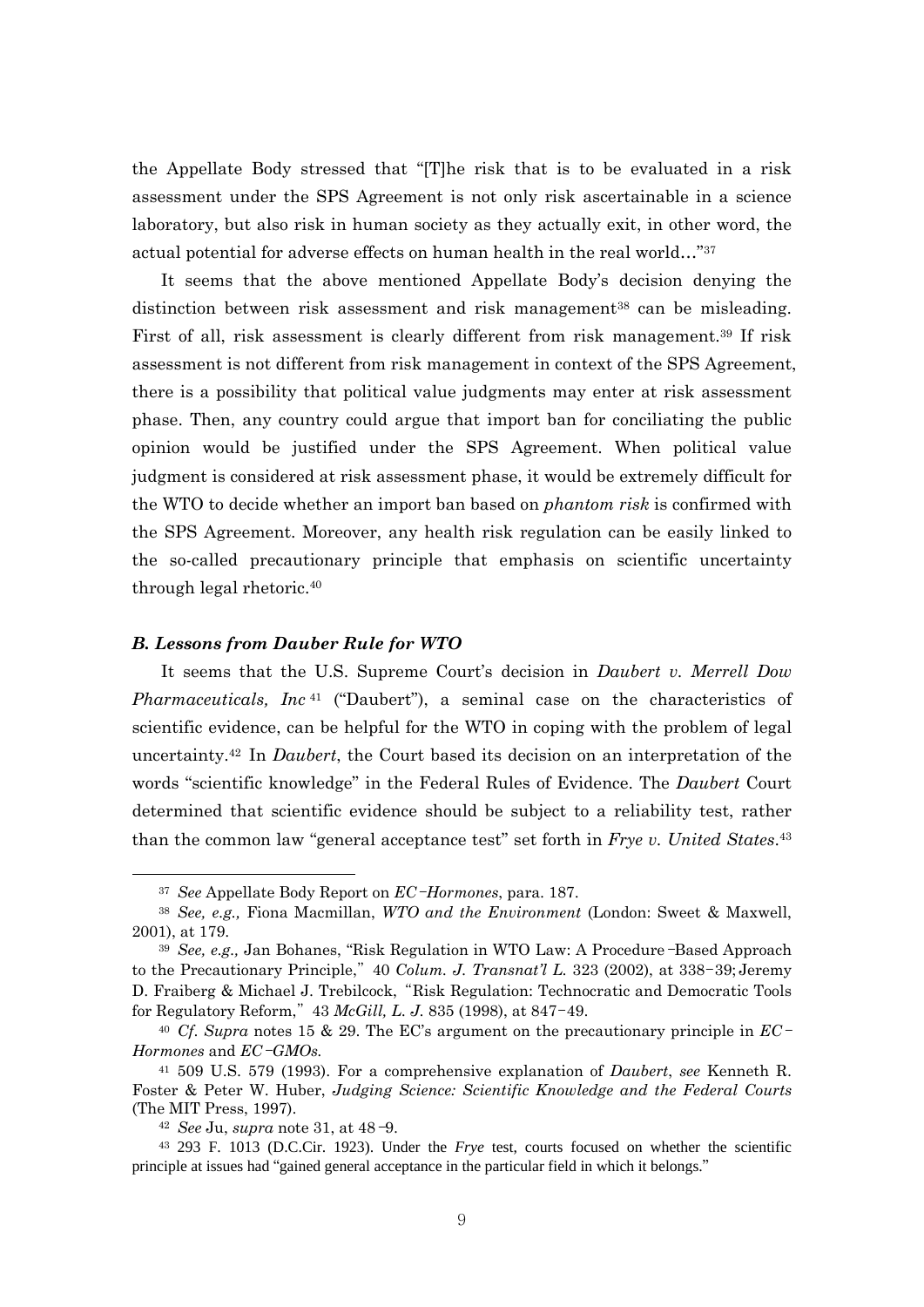The Court in *Daubert* changed the nature of the admissibility determination by judges from the *Frye*'s deference to the views of scientists in a relevant field to an independent evaluation of the proffered evidence.

The decision in *Daubert* was directed to the question of the admissibility of scientific evidence. The *Daubert* Court sated that the Federal Rules of Evidence requires scientific evidence to be scientifically valid and reliable. In addition, the Court stated that legal "reliability" depends on the scientific "reliability" of the proffered testimony.44 The Court outlined four "general observations" to guide the inquiry  $45$ : (1) testability  $46$ ; (2) rate of error  $47$ ; (3) peer review and general acceptance<sup>48</sup>; and (4) fit<sup>49</sup>.

To lessen legal uncertainty as much as possible, it may be helpful for the WTO panels and Appellate Body to consider the *Daubert* rule that distinguishes *sound*science from *pseudo*-science. Above all, the WTO is required to clarify the meanings of "scientific" in the SPS Agreement to exclude *pseudo*-scientific claims that unreasonably put stress on theoretical scientific uncertainty. The meaning of "scientific" in the SPS Agreement should be interpreted as "scientifically valid and

 $\overline{a}$ 

47 The *Daubert* Court stated: "In case of a particular scientific technique, the court ordinarily should consider the known or potential rate of error, and the existence and maintenance of standards controlling the technique's operation." *Id*., at 594.

48 The *Daubert* Court opined: "Submission [of a proposition] to the scrutiny of the scientific community is a component of a 'good science,' in part because it increases the likelihood that substantive flaws in methodology will be detected." *Id*., at 593. The Court explained that submitting an expert's work to the scientific community is "a relevant, though not dispositive, consideration in assessing the scientific validity of a particular technique or methodology on which an opinion is premised." *Id*., at 594.

49 The *Daubert* Court said: "Rule 702…requires that the evidence or testimony "assist the trier of fact to understand or determine a fact in issues."…The consideration has been aptly described…as one of "fit." " *Id*., at 591. According to the Court, this requirement "requires a valid scientific connection to the pertinent inquiry as a precondition to admissibility." *Id*., at 592. Expert testimony must be "sufficiently tied to the facts of the case that it will aid the jury in resolving a factual dispute." *Id*., at 591. The key question is whether "reasoning or methodology properly can be applied to the facts in issues." *Id*., at 593.

<sup>44</sup> *See Daubert,* at 590.

<sup>45</sup> *See id*., at 594.

<sup>46</sup> The *Daubert* Court held that: "Ordinarily, a key question to be answered in determining whether a theory or technique is scientific knowledge that will assist the tier of fact will be whether it can be (and has been) tested." *Id*., at 593. It means that "testability" is the keystone of the scientific method. The Court cited two the preeminent philosophers of science, Carl Hempel and Karl Popper to support the proposition that testability is characteristic of scientific method. Citing a book by Carl Hempel, the Court stated: "[T]he statements constituting a scientific explanation must be capable of empirical test." *Id*. And then a quote from Karl Popper: "[T]he criterion of the scientific position of a theory is its. . .testability." *Id*. Citing Karl Popper, the Court explained that testability is what distinguishes science from non-science. *Id.*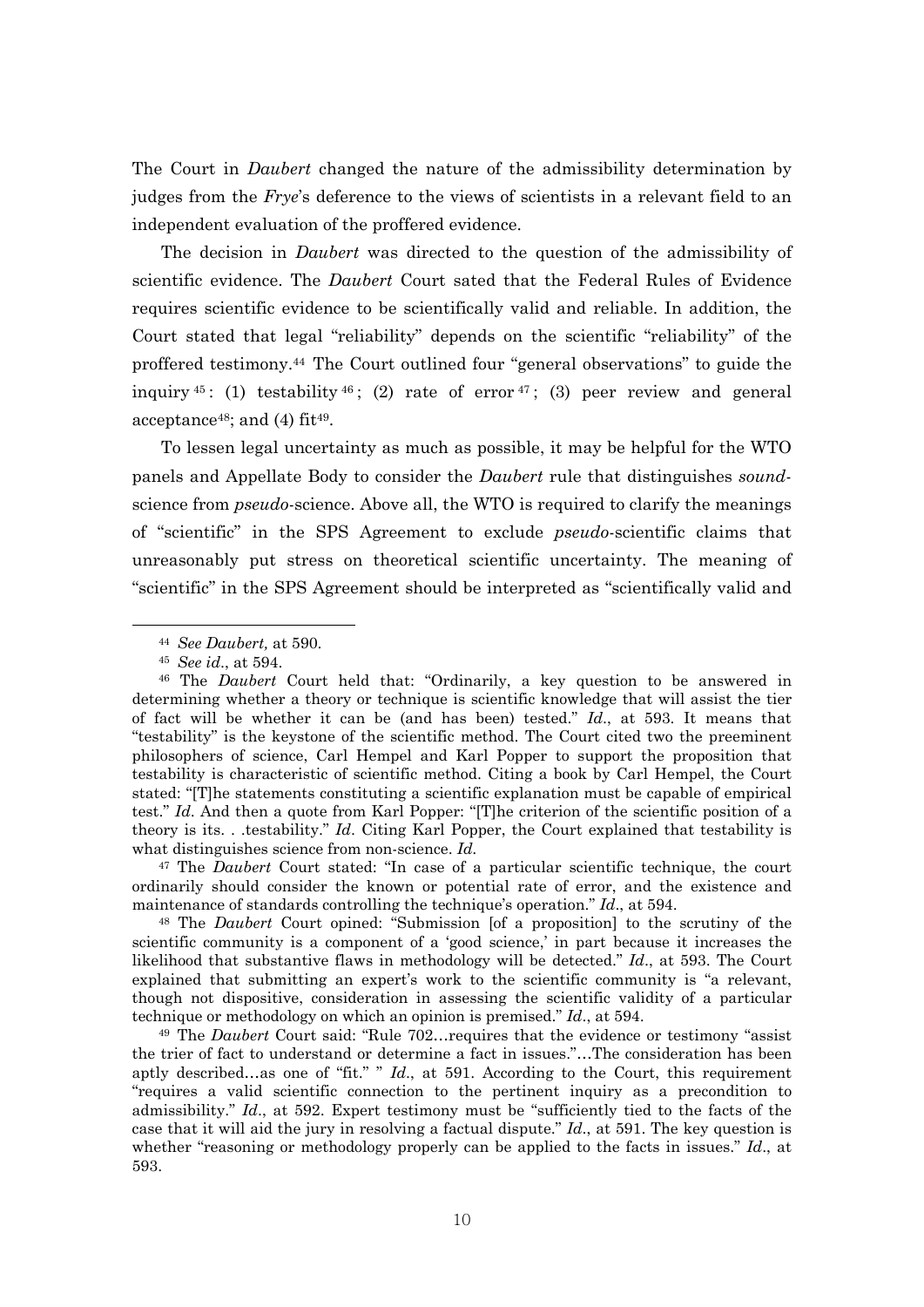reliable." In determining the legality of a health risk regulation under the SPS Agreement, the WTO panels and/or the Appellate Body should evaluate whether the result of risk assessment in question comes from "sound and reliable scientific method"50 rather than "qualified scientists" 51opinions or "qualified and respected sources." <sup>52</sup> Because qualified and respected scientists are not always free from methodological errors in risk assessment, methodological soundness and reliability of risk assessment should be evaluated. Therefore, any defendant of WTO members arguing its health risk regulation based on scientific risk assessment should be required to present all relevant data regarding methodological soundness before the WTO panels. Because the panelists usually lack of scientific knowledge to evaluate methodological soundness and reliability of risk assessment, they are needed to be assisted from scientific expert witnesses.53

In addition, the issues of scientific evidence of risk should be clearly separated from political judgment values. In contrary to the Appellate Body's decision in *EC*<sup>−</sup> *Hormones*, 54 risk regulation must be separated into two phases: (1) risk assessment, the scientific and technical phase; and (2) risk management, the social and political phases. Though political values judgment could be considered at risk management phase, risk regulation should not be based phantom risk.

## **IV. Coping With Phantom Risks**

#### *A. Problem of Compliance with WTO Law*

Legal certainty is not enough to cope with phantom risk. Lessening legal uncertainty concerning legality of health risk regulation under the SPS Agreement is only the beginning. Even though the WTO get rid of legal uncertainty perfectly, there still exits the problem of compliance. With regard to public health risk, just like the EC in *EC*-*Hormones* and *EC*-*GMOs*, the losing defendant in the WTO

<sup>50</sup> *See*, *e.g*., David Goodstein, "How Science Works", in Federal Judicial Center, *Reference Manual on Scientific Evidence*, 2nd ed. (West Group, 2000), at 69 ("[W]hat is science?, the answer will be almost surely be that *science is a process*, a way of examining the natural world and discovering important truth about it. In short, *the essence of science is the scientific method*.") (emphasis added).

<sup>51</sup> *See* Appellate Body Report on *EC*-*Hormones*, para. 194.

<sup>52</sup> *See id.*

<sup>53</sup> *See* Article 11.2 of the SPS Agreement: "In a dispute under this Agreement involving scientific or technical issues, a panel should seek advice from experts chosen by the panel in consultation with the parties to the dispute. . ."

<sup>54</sup> *See* Part III.A. of this article.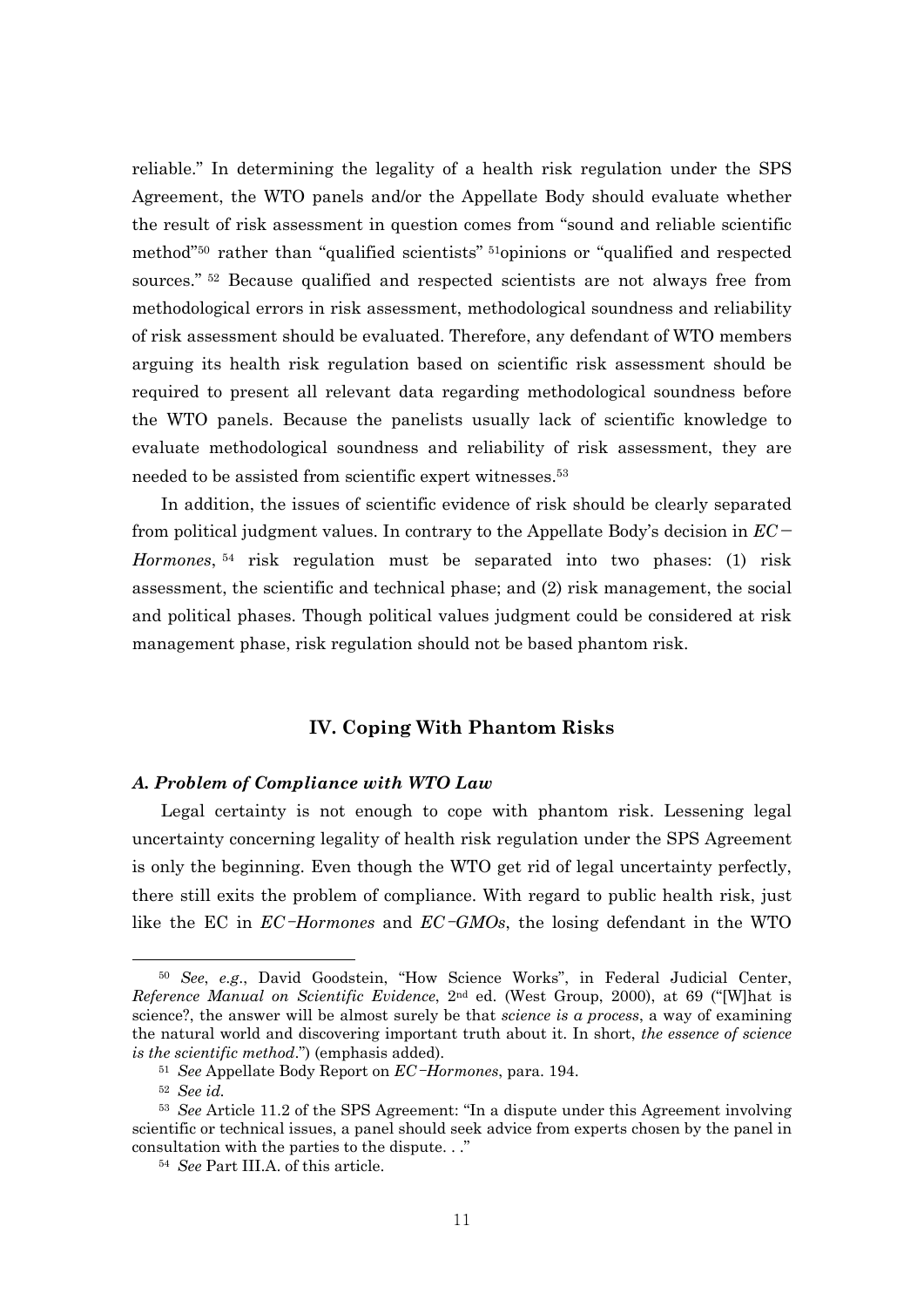may choose to do nothing for compliance with the WTO ruling. In addition, the WTO has no effective way making the losing defendant to abide by its ruling.

Then what make the losing defendant to choose non-compliance? How to solve the problem of non-compliance? This article seeks the answers through rational choice model that assumes politicians and/or governments are rational and selfinterested behaviors, pursuing to maximize theirs own preference55 in regard to public health issue. It implies that states can ignore the WTO law when they prefer popularity from their citizens regardless of whether scientific evidence of risk in question exist or not. If the importing country or the losing defendant prefers "popularity from voters" to "compliance with the WTO law or ruling," phantom risk can hardly be resolved through the WTO dispute settlement system.56 Especially when the public put huge political pressure on the government to prohibit importation of a product in question, the importing country may politically decide to choose non-compliance.57 It may be rational for the losing defendant just to follow the public opinion in the name of democracy. Non-compliance will occur when the benefit of non-compliance (getting popularity from the public) is larger than the cost of that (suffering trade retaliation from the exporting country), or the benefit of compliance (avoiding trade retaliation) is smaller than the cost of compliance (losing popularity or nationwide anti-government movement).58

<sup>55</sup> *See, e.g*., Richard A. Posner, "Some Economics of International Law: Comment on Conference Papers," 31 *J. Legal Stud*. S321 (2002), at S321 ("[N]ations in their relations with each other, whether commercial or nocommercial…behave much like individuals in their commercial relations."); Jack L. Goldsmith & Eric A. Posner, *The Limits of International Law* (Oxford University Press, 2005), at 7−10; Alexander Thompson, "Rational Choice and International Law Applying Rational Choice Theory to International Law: The Promise and Pitfalls," 31 *J. Legal Stud.* S285 (2002); Kenneth W. Abbott, "Enriching Rational Choice Institutionalism for the Study of International Law," 2008 *U. Ill. L. Rev.* 5 (2008). *Cf*. For a critic of rational choice model in international law, *see* Robert O. Keohane, "Rational Choice Theory and International Law: Insights and Limitations," 31 *J. Legal Stud*. S307 (2002).

*Cf.* For a general discussion of law and economics methods in international law, *see* Jeffrey L. Dunoff & Joel P. Trachtman, "Economic Analysis of International Law," 24 *Yale J. Int'l L.* 1 (1999); Trachtman, Joel P., "Methodology of Law and Economics in International Law," 6 *Int'l L.F. D. Int'l* 67 (2004).

<sup>56</sup> *See* Guzman, *supra* note 7, at 26("[B]ecause health and safety are important for voters, political leaders who bend to pressure from the WTO may fall out of favor with the public.").

<sup>57</sup> *See* Bohanes, *supra* note 39, at 348-49 ("[T]he SPS Agreement…may be politically…too sensitive, to the extent that the losing party will simply refuse to comply with the WTO ruling for lack of domestic political support.").

<sup>58</sup> *See* Guzman, *supra* note 7, at 26 ("Face with larger political and social costs from compliance, states will comply less…"); Andrew T. Guzman, "A Compliance-Based Theory of International Law", 90 *Cal.L.Rev.* 1823 (2002), at 1866 ("When the total benefits of a violation of international law outweigh the benefits of performance, it is preferable that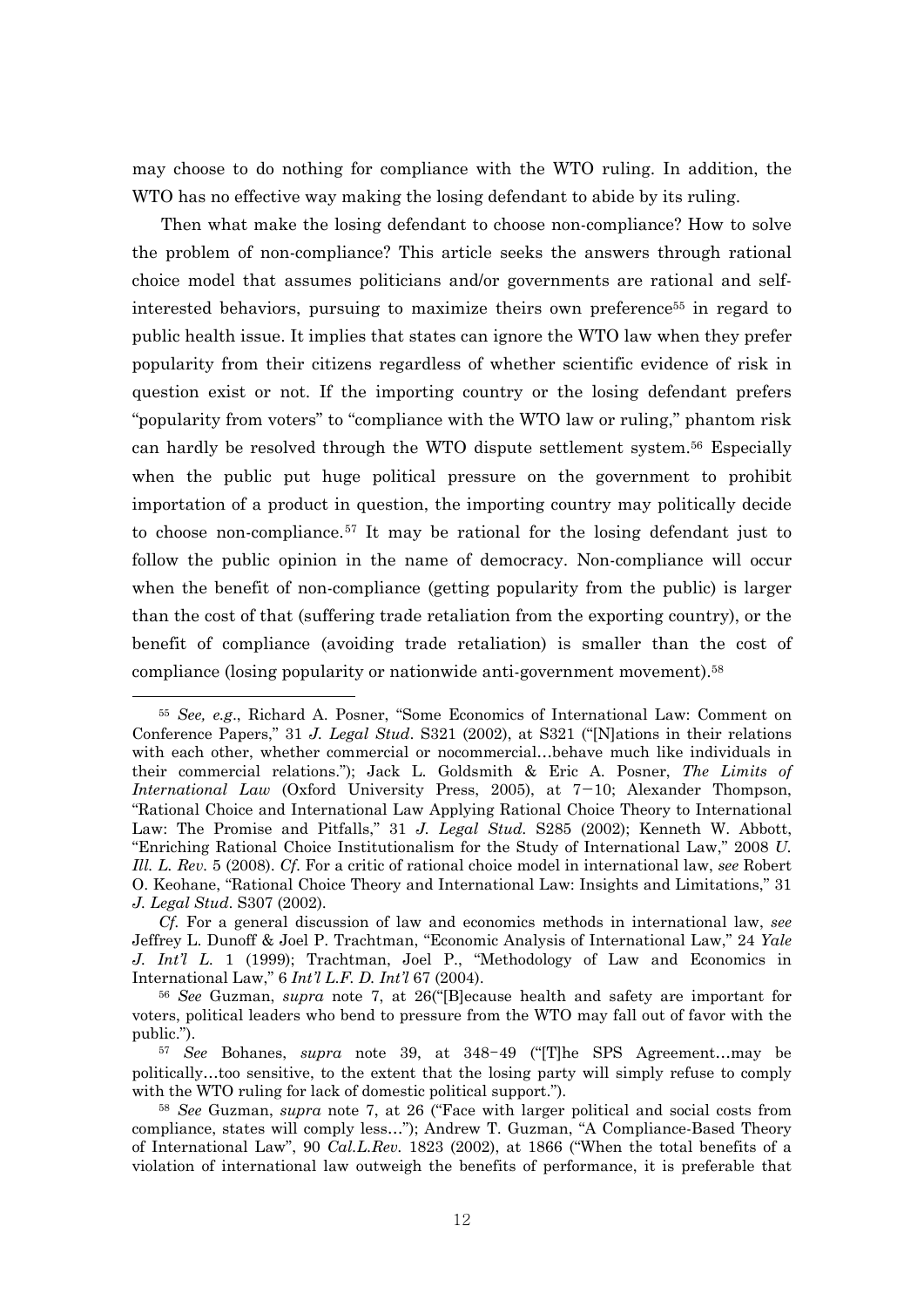In a certain situation, the government's rejection of the public protests for import ban can stir up anti-government movement. Indeed, in 2008, when the Korean government decided to lift import ban on the U.S. beef products, NGOs initiated nationwide scale anti-government movement.59 At that time Korean mass media and NGOs warned that eating the U.S. beef product may cause the so called human-mad-cow-disease (*new variant Creutzfelt-Jacob Disease:* "nvCJD"). Although there was no scientific evidence of the casual relationship between consuming the U.S. beef and nvCJD, because of misleading mass media and NGOs' warning, many Korean people strongly believed that importation of the U.S. beef will cause serious public health risk.

#### *B. Eliminating Misperceptions of Risk through Risk Communication*

Individuals often use heuristic devises that can distort judgments, by making people unduly fearful of some risks, especially in dealing with ambiguous risk.<sup>60</sup> It should be noted that irrational fears of risk may induce health risk regulation unsupported by scientific risk assessment that give rises to the conflict between politics and science in health risk regulation.61 Without addressing phantom risk, the problem of compliance with the WTO cannot be properly solved. Therefore, first of all, a practical way to resolve the conflict and the problem should be sought in eliminating consumers' misperceptions of risk.

This article assumes that individuals can make a right decision when they have correct information as much as possible, and irrational fears of risk come from

there be a violation".).

<sup>59</sup> For a more explanation of public protests against the U.S. beef and the Korean government as well, *see* Wikipedia, *US beef imports in South Korea*, available at <http://en.wikipedia. org /wiki /US\_beef\_imports\_in\_South\_Korea>; *South Koreans Hold Candle-Lit Vigil Against U.S. Beef Imports (June 3, 2008)*, available at <www.bloomberg.com/apps/news?pid=b20601101&sid=aBLA8yOA6tus& refer=japan> ("More than 10,000 South Koreans staged rallies and held a candle-lit vigil overnight in Seoul to protest the government's plan to resume U.S. beef imports…AntiMadCow, an umbrella organization of South Korean consumer groups, food safety advocates and student activists concerned about mad cow disease, has been holding daily rallies since President Lee Myung Bak agreed in April to lift a ban on U.S. beef…").

<sup>60</sup> *See* Amos Tversky & Daniel Kahneman, "Judgment of Under Uncertainty: Heuristics and Bias," 185 *Science* (1974), at 1124-31; Reid Hastie & W. Kip Viscusi, "What Juries Can't Do Well: The Jury's Performance as a Risk Manager," 40 *Ariz. L. Rev.* 901 (1998), at 912-13; Daniel Ellsberg, "Risk, Ambiguity, and the Savage Axioms," *Quarterly Journal of Economics* 75 (1961), at 643-49.

<sup>61</sup> *Cf*. Howard F. Chang, "Risk Regulation, Endogenous Public Concerns, and the Hormones Dispute: Nothing to Fear but Fear Itself," 77 *S. Cal. L. Rev*. 743 (2004), at 773 ("This role for consumer anxieties in justifying regulations raises to fears unsupported by risk assessments.").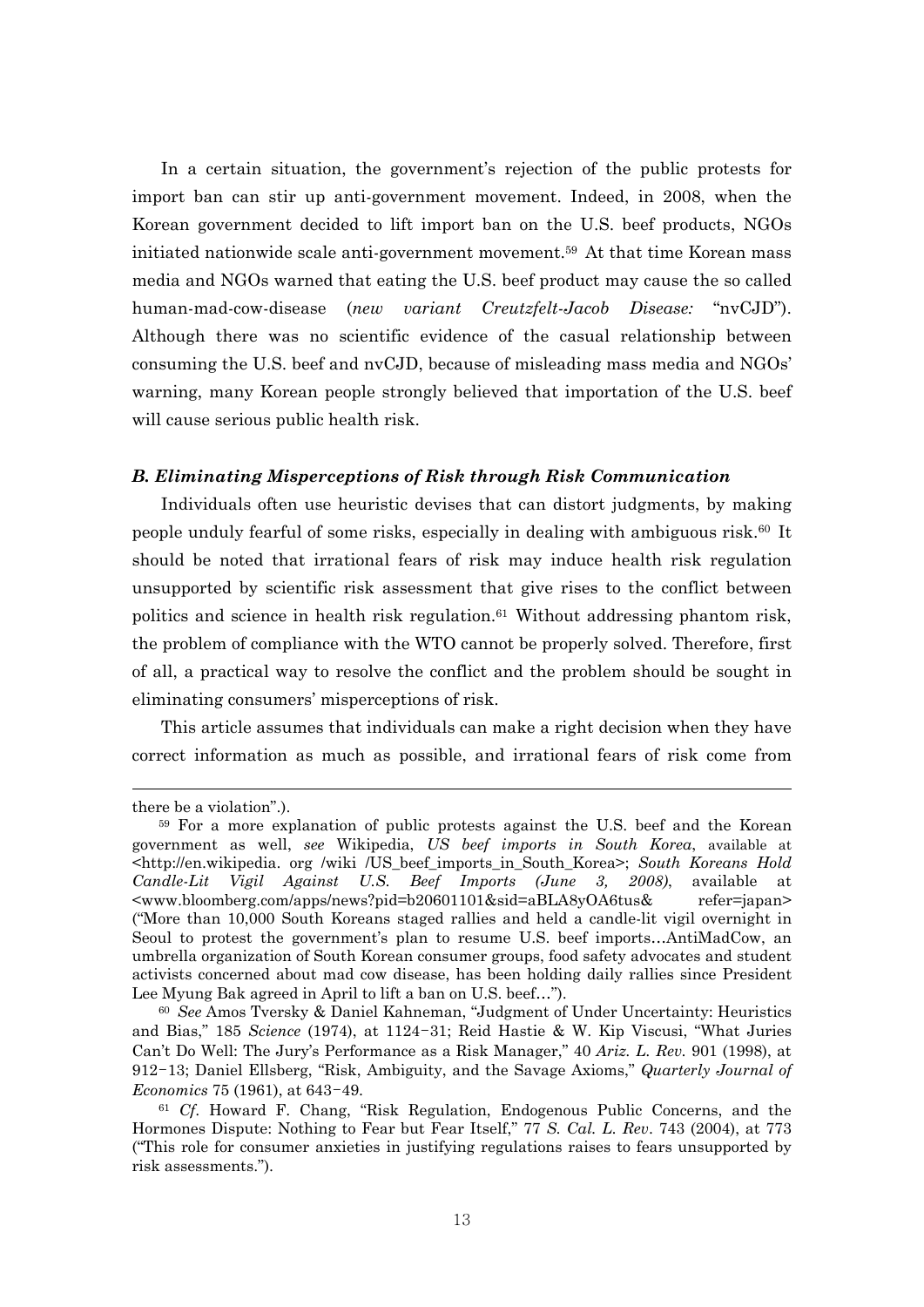incorrect or misleading information on the risk. Bearing in mind that consumers get misleading information produced by advocates of *pseudo*-scientists or NGOs through mass media, the dispute parties should make every effort to establish and run *rational risk communication system* in which every interest group (such as consumers, NGOs, mass media, scientists, exporting companies, and regulatory authority) participate and exchange correct information and rational opinions about risk.62 Through rational risk communication system, irrational public fears of risk could be eliminated or drastically abated. 63 Then, the conflict between politics and science can be properly resolved.

# **V. Conclusion**

States can use legalistic rhetoric such as (1) the precautionary principle, (2) sovereign right to regulate health risk, (3) principle of democracy, to justify domestic risk regulation based on phantom risk. Legal rhetoric regarding phantom risk can be used as a thick and broad shield by the importing countries to defend against a sharp attack of the SPS Agreement. Yet phantom risk has nothing to do with justifiable legal claims under the SPS Agreement.

Phantom risk requires international legal scholarship to re-think the traditional way most of international lawyers approach the study of health risk regulation under the WTO law. With regard to public health risk, the public opinion strongly affects representative governments' willing to comply with the WTO law or ruling. As we observed in *EC*−*hormones* and *EC*−*GMOs*, phantom risk can give rise to complex and serious trade disputes that cannot be properly resolved by the WTO. It is highly important to note that trade retaliation cannot induce the importing countries to comply with the WTO rules on the matter of health risks. Therefore an ultimate solution to the conflict between politics and science in health risk regulation should be sought in addressing phantom risk directly.

To resolve the conflict ultimately, the dispute parties need to correct irrational

<sup>62</sup> *See* Jinyul Ju, "WTO and Modern Biotechnology," 76 *International Trade Law* 179 (2007) (*published by Korean Ministry of Justice in Korean*), at 214-16.

<sup>63</sup> *See* Richard C. Rich et al, "Introduction: The Challenge of Risk Communication in a Democratic Society," 10 *Risk* 189 (1999), at 191 ("Cognitive, psychological, cultural, political, and social structural barriers keep citizens from fully understanding technical risks. These barriers seriously limit citizens' abilities to respond adequately to personal and to participate effectively public decisions about risks."); *Id*., at 194 ("[R]isk communication can assist citizens and public officials in overcoming or limiting the impact of those barriers".).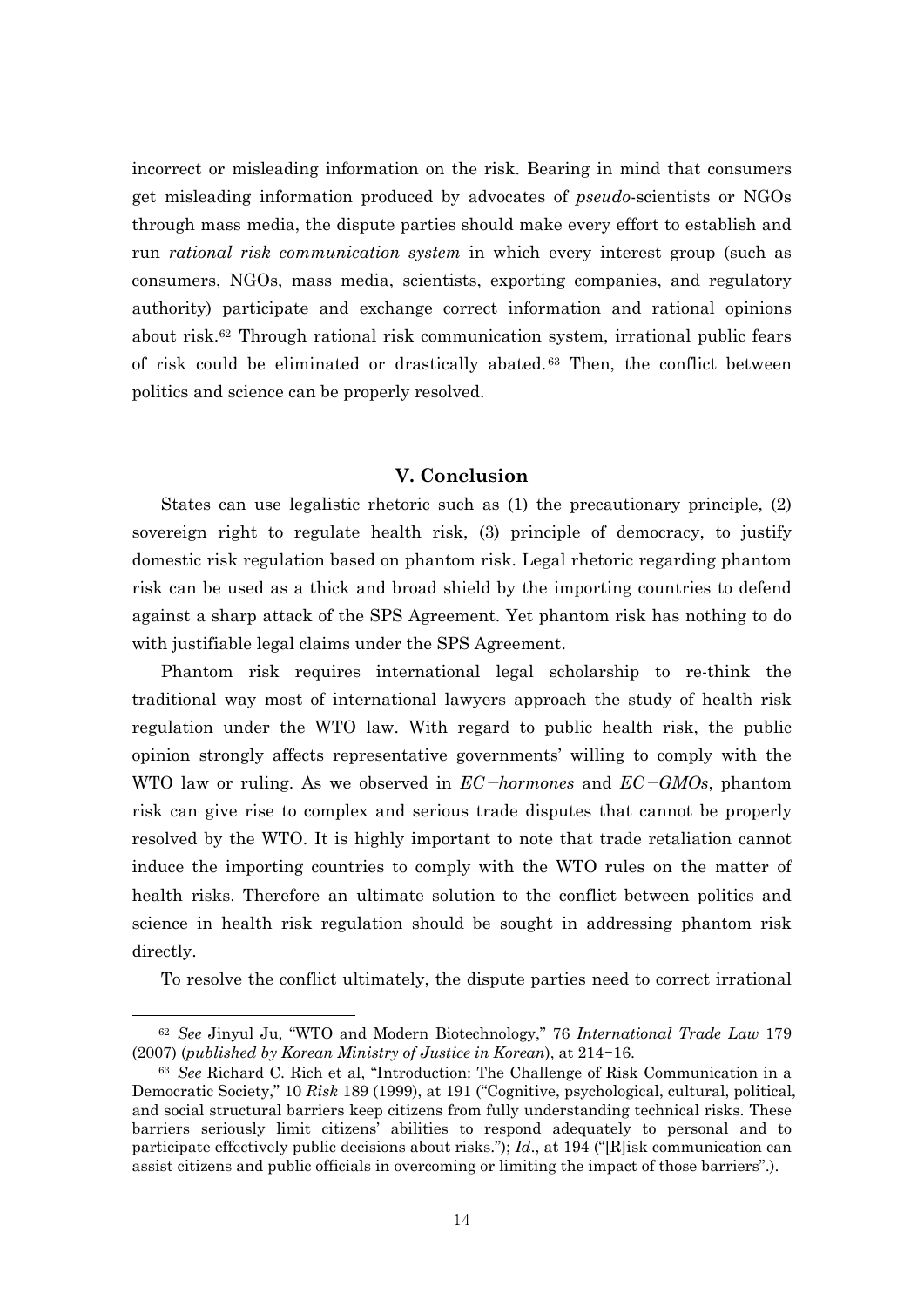misperceptions of risk. It is recommended that the dispute parities should focus on conclude a kind of bilateral binding or non-binding agreement that aims to establish the system in which consumers misperceptions of risk can be properly addressed. When phantom risk matters, risk communications among the dispute parties can create international obligation<sup>64</sup> to eliminate misperception of risk

## **<Reference>**

- Abbott, Kenneth W., "Enriching Rational Choice Institutionalism for the Study of International Law," 2008 *U. Ill. L. Rev*. 5 (2008)
- Abott, Kenneth W., "Modern International Relations Theory: A Prospectus for International Lawyers," 14 *Yale J.Int'L* 335 (1989)
- Atik, Jeffery & David A. Wirth, "Science and International Trade−Third Generation Scholarship," 26 *B.C. Int''l & Comp. L. Rev. 171* (2003)
- Beecher-Monas, Erica, "Blinded by Science: How Judges Avoid the Science in Scientific Evidence," *Temp.L.Rev*., 71 (1998)
- Bohanes, Jan, "Risk Regulation in WTO Law: A Procedure-Based Approach to the Precautionary Principle," 40 *Colum. J. Transnat'l L.* 323 (2002)
- Carmines, Edward G. & Richard A. Zeler, *Reliability and Validity Assessment* (Sage Publications, Inc., 1979)
- Chang, Howard F., "Risk Regulation, Endogenous Public Concerns, and the Hormones Dispute: Nothing to Fear but Fear Itself," 77 *S. Cal. L. Rev.* 743 (2004)
- Dunoff, Jeffrey L. & Joel P. Trachtman, "Economic Analysis of International Law," 24 *Yale J. Int'l L*. 1 (1999)
- Ellsberg, Daniel, "Risk, Ambiguity, and the Savage Axioms," Quarterly Journal of Economics 75 (1961)
- Foster, Kenneth R. et al.(ed.), *Phantom Risk: Scientific Inference and the Law* (The MIT Press, 1993)
- Foster, Kenneth R. & Peter W. Huber, *Judging Science: Scientific Knowledge and the Federal Courts* (The MIT Press, 1997)

Fraiberg, Jeremy D. & Michael J. Trebilcock, "Risk Regulation: Technocratic and

 $\overline{\phantom{a}}$ 

<sup>64</sup> *Cf*. Jack L. Goldsmith & Eric A. Posner, "Moral and Legal Rhetoric in International Relations: A Rational Choice Perspective," 31 *J.Legal Stud*. S115 (2002) at S136−S138.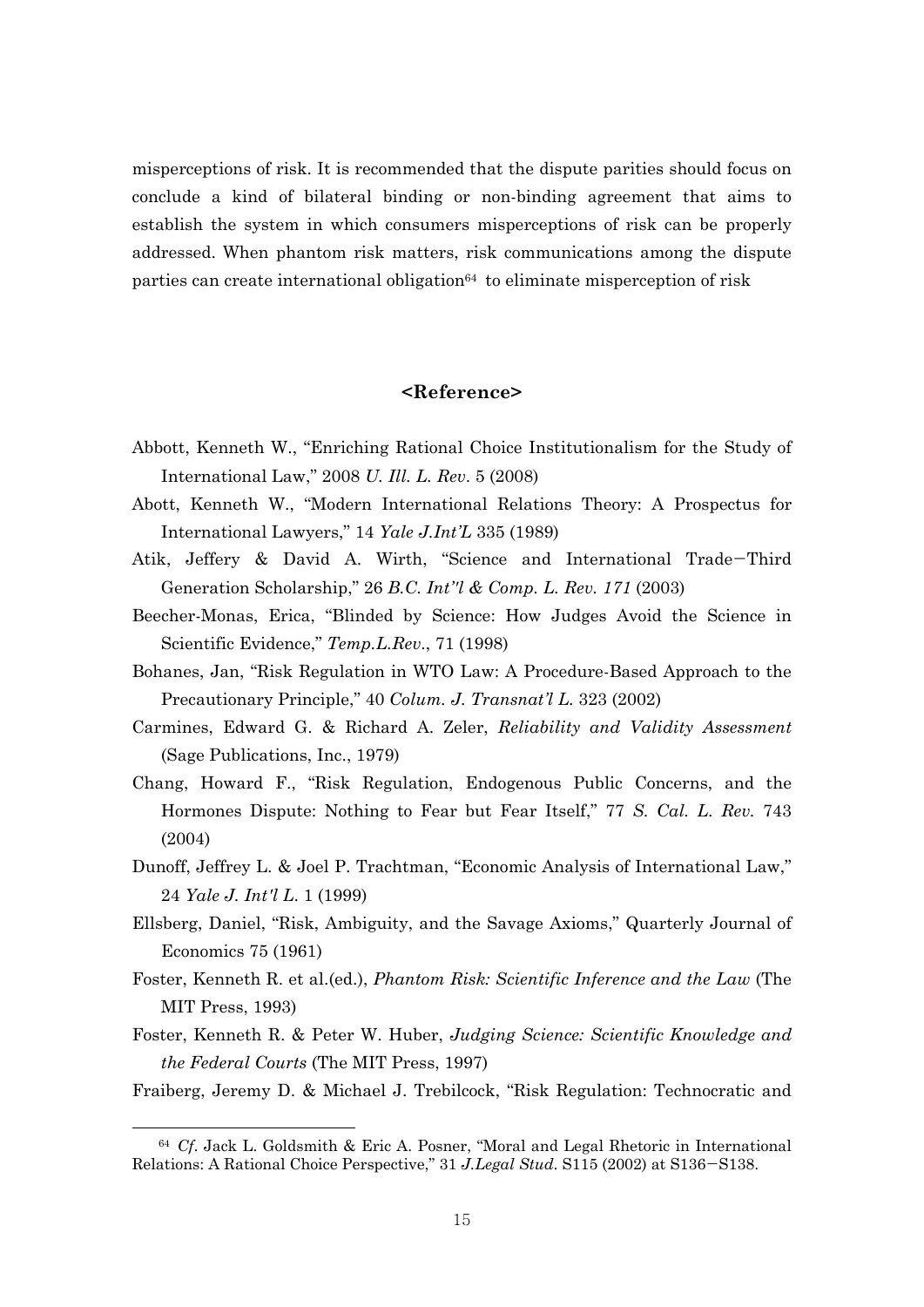Democratic Tools for Regulatory Reform," 43 *McGill, L. J.* 835 (1998)

- Goodstein, David, "How Science Works," in Federal Judicial Center, *Reference Manual on Scientific Evidence*, 2nd ed. (West Group, 2000)
- Goldsmith, Jack L. & Eric A. Posner, "Moral and Legal Rhetoric in International Relations: A Rational Choice Perspective," 31 *J.Legal Stud*. S115 (2002)
- , *The Limits of International Law* (Oxford University Press, 2005)
- Guzman, Andrew T., "Food Fears: Health and Safety at the WTO," 45 *Va. J. Int'l L.* 1 (2005)

 , "A Compliance-Based Theory of International Law," 90 *Cal.L.Rev.* 1832 (2002)

- Hastie, Reid & W. Kip Viscusi, "What Juries Can't Do Well: The Jury's Performance as a Risk Manager," 40 *Ariz. L. Rev.* 901 (1998)
- Huber, Peter W., "Coping with Phantom Risks in the Courts," Based on a presentation at an October 1994 conference in Concord, NH. Jennifer A. Kispert & Adam C. Solomon, available at <www.piercelaw.edu/risk/vol6 /spring/huber.htm>
- Howse, Robert, "Democracy, Science, and Free Trade: Risk Regulation on Trial at the World Trade Organization," 98 *Mich. L. Rev.* 2329 (2000)
- Howse, Robert & Petros C. Mavroidis, "Europe's Evolving Regulatory Strategy for GMOs-The Issues of Consistency with WTO Law: Of Kind and Brine," 24 *Fordham Intl L.J.* 317 (2000)
- Ju, Jinyul, "Trade Disputes concerning Genetically Modified Foods and Scientific Risk Assessment under Sanitary and Phyosanitory Agreement," 52 *International Trade Law* 8 (2003) (*published by Korean Ministry of Justice in Korea*)

 , "WTO and Modern Biotechnology," 76 *International Trade Law* 179 (2007) (*published by Korean Ministry of Justice in Korean*)

Keohane, Robert O., "Rational Choice Theory and International Law: Insights and Limitations," 31 *J. Legal Stud*. S307 (2002)

- Lowenfeld, Andreas, *International Economic Law* (Oxford University Press, 2002)
- Macmillan, Fiona, *WTO and the Environment* (Sweet & Maxwell, 2001)
- Mercuro, Nicholas & Steven G. Medema, *Economics and Law: From Posner to Post-Modernism and Beyond*, 2nd ed. (Princeton University Press, 2006)
- Morris, Julian, "Defining the precautionary principle," in Julian Morris (ed.), *Rethinking Risk and Precautionary Principle* (Butterworth Heinemann, 2000)